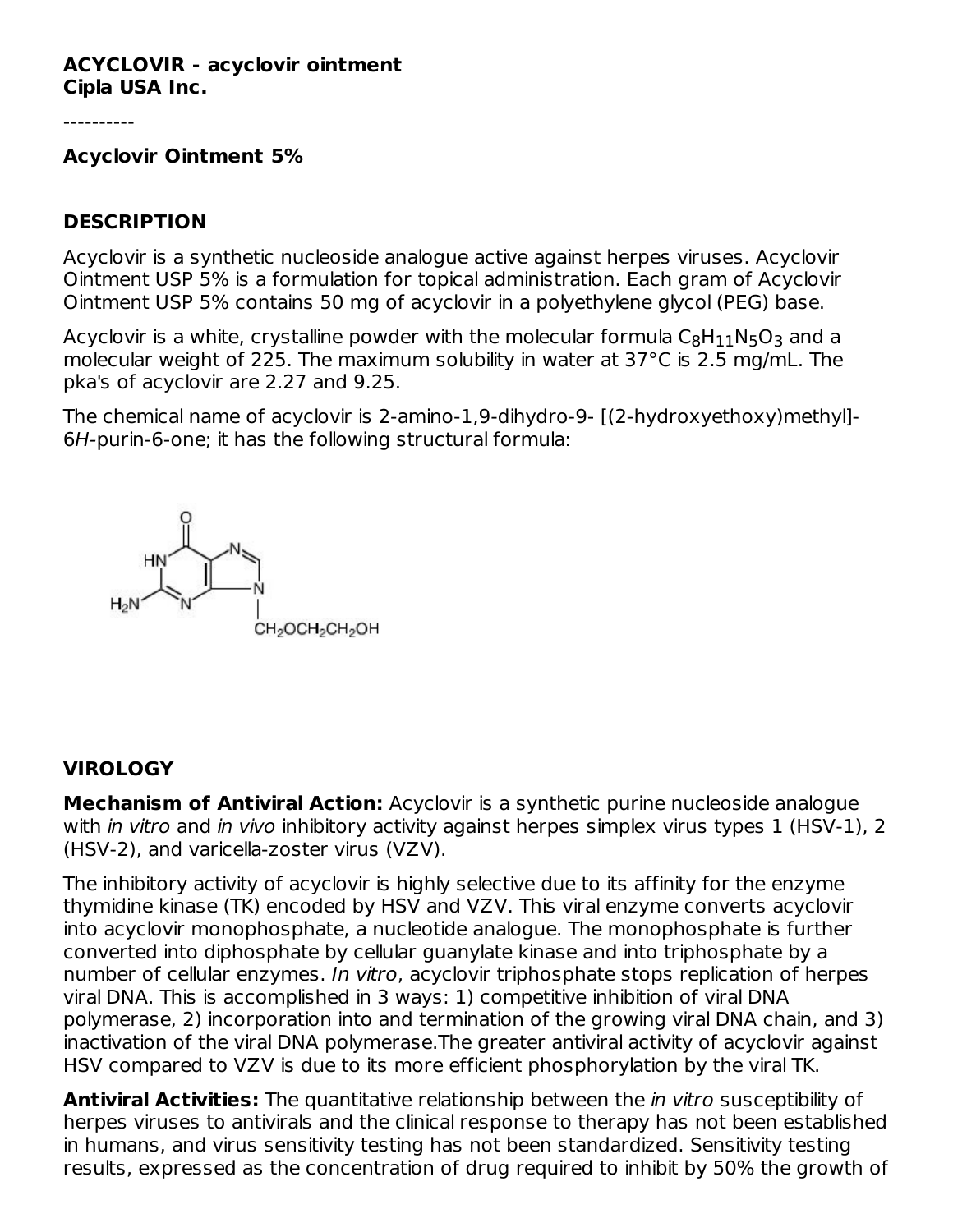virus in cell culture (IC<sub>50</sub>), vary greatly depending upon a number of factors. Using plaque-reduction assays, the IC<sub>50</sub> against herpes simplex virus isolates ranges from 0.02 to 13.5 mcg/mL for HSV-1 and from 0.01 to 9.9 mcg/mL for HSV-2. The IC $_{50}$  for acyclovir against most laboratory strains and clinical isolates of VZV ranges from 0.12 to 10.8 mcg/mL. Acyclovir also demonstrates activity against the Oka vaccine strain of VZV with a mean IC $_{50}$  of 1.35 mcg/mL.

**Drug Resistance:** Resistance of HSV and VZV to acyclovir can result from qualitative or quantitative changes in the viral TK and/or DNA polymerase. Clinical isolates of HSV and VZV with reduced susceptibility to acyclovir have been recovered from immunocompromised patients, especially with advanced HIV infection. While most of the acyclovir-resistant mutants isolated thus far from immunocompromised patients have been found to be TK-deficient mutants, other mutants involving the viral TK gene (TK partial and TK altered) and DNA polymerase have been isolated. TK-negative mutants may cause severe disease in infants and immunocompromised adults. The possibility of viral resistance to acyclovir should be considered in patients who show poor clinical response during therapy.

## **CLINICAL PHARMACOLOGY**

Two clinical pharmacology studies were performed with Acyclovir ointment 5% in immunocompromised adults at risk of developing mucocutaneous Herpes simplex virus infections or with localized varicella-zoster infections. These studies were designed to evaluate the dermal tolerance, systemic toxicity, and percutaneous absorption of acyclovir.

In 1 of these studies, which included 16 inpatients, the complete ointment or its vehicle were randomly administered in a dose of 1-cm strips (25 mg acyclovir) 4 times a day for 7 days to an intact skin surface area of 4.5 square inches. No local intolerance, systemic toxicity, or contact dermatitis were observed. In addition, no drug was detected in blood and urine by radioimmunoassay (sensitivity, 0.01 mcg/mL).

The other study included 11 patients with localized varicella-zoster infections. In this uncontrolled study, acyclovir was detected in the blood of 9 patients and in the urine of all patients tested. Acyclovir levels in plasma ranged from <0.01 to 0.28 mcg/mL in 8 patients with normal renal function, and from <0.01 to 0.78 mcg/mL in 1 patient with impaired renal function. Acyclovir excreted in the urine ranged from <0.02% to 9.4% of the daily dose. Therefore, systemic absorption of acyclovir after topical application is minimal.

### **CLINICAL TRIALS**

In clinical trials of initial genital herpes infections, Acyclovir ointment 5% has shown a decrease in healing time and, in some cases, a decrease in duration of viral shedding and duration of pain. In studies in immunocompromised patients mainly with herpes labialis, there was a decrease in duration of viral shedding and a slight decrease in duration of pain.

In studies of recurrent genital herpes and of herpes labialis in nonimmunocompromised patients, there was no evidence of clinical benefit; there was some decrease in duration of viral shedding.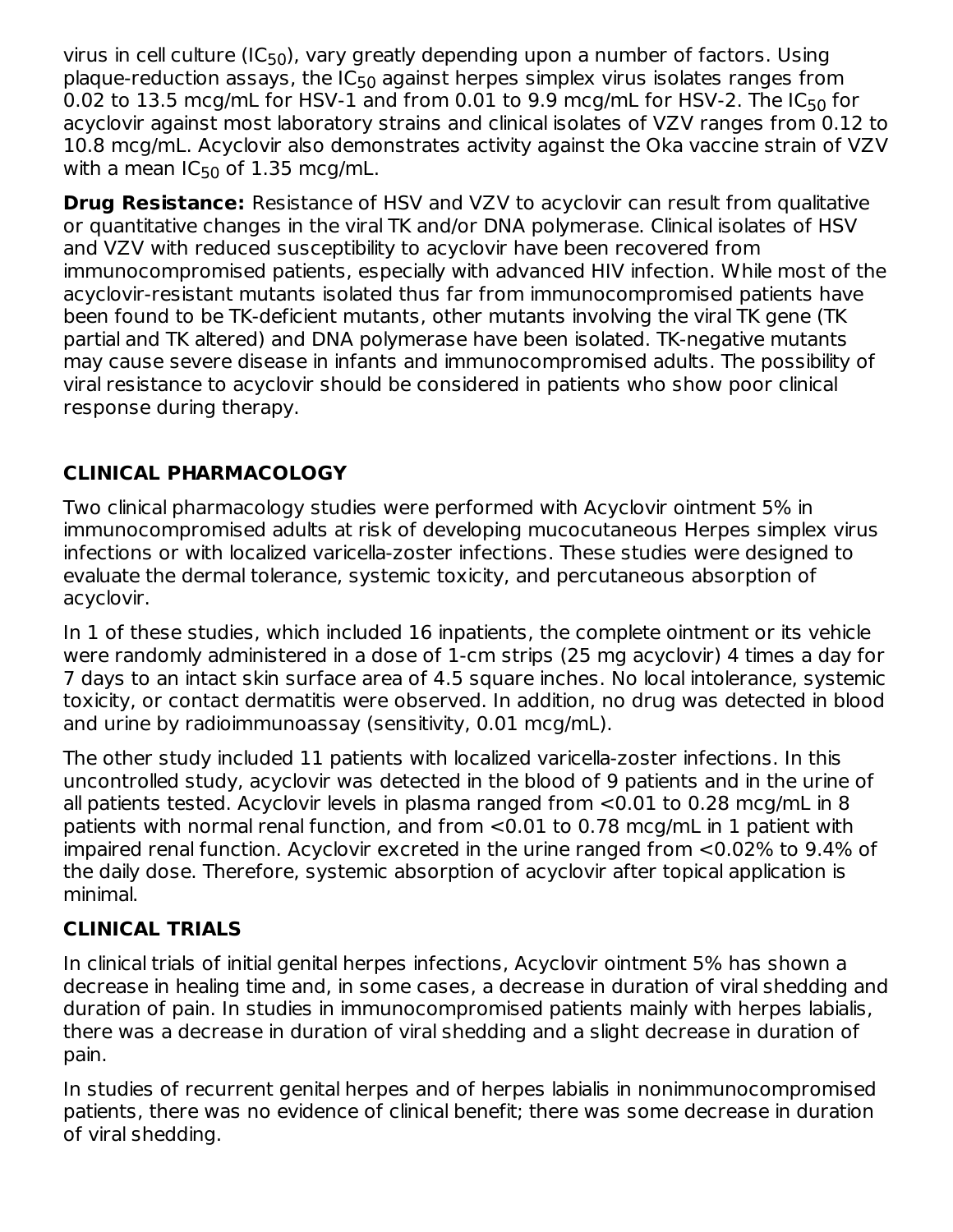#### **INDICATIONS AND USAGE**

Acyclovir ointment 5% is indicated in the management of initial genital herpes and in limited non-life-threatening mucocutaneous Herpes simplex virus infections in immunocompromised patients.

### **CONTRAINDICATIONS**

Acyclovir ointment 5% is contraindicated in patients who develop hypersensitivity to the components of the formulation.

### **WARNINGS**

Acyclovir ointment 5% is intended for cutaneous use only and should not be used in the eye.

### **PRECAUTIONS**

**General:** The recommended dosage, frequency of applications, and length of treatment should not be exceeded (see DOSAGE AND ADMINISTRATION). There are no data to support the use of acyclovir to prevent transmission of infection to other persons or prevent recurrent infections when applied in the absence of signs and symptoms. Acyclovir ointment 5% should not be used for the prevention of recurrent HSV infections. Although clinically significant viral resistance associated with the use of acyclovir has not been observed, this possibility exists.

**Drug Interactions:** Clinical experience has identified no interactions resulting from topical or systemic administration of other drugs concomitantly with acyclovir.

**Carcinogenesis, Mutagenesis, Impairment of Fertility:** Systemic exposure following topical administration of acyclovir is minimal. Dermal carcinogenicity studies were not conducted. Results from the studies of carcinogenesis, mutagenesis, and fertility are not included in the full prescribing information for acyclovir ointment 5% due to the minimal exposures of acyclovir that result from dermal application. Information on these studies is available in the full prescribing information for acyclovir capsules, tablets, and suspension and acyclovir for injection.

**Pregnancy: Teratogenic Effects:** Pregnancy Category B. Acyclovir was not teratogenic in the mouse, rabbit, or rat at exposures greatly in excess of human exposure. There are no adequate and well-controlled studies of systemic acyclovir in pregnant women. A prospective epidemiologic registry of acyclovir use during pregnancy was established in 1984 and completed in April 1999. There were 749 pregnancies followed in women exposed to systemic acyclovir during the first trimester of pregnancy resulting in 756 outcomes. The occurrence rate of birth defects approximates that found in the general population. However, the small size of the registry is insufficient to evaluate the risk for less common defects or to permit reliable or definitive conclusions regarding the safety of acyclovir in pregnant women and their developing fetuses. Systemic acyclovir should be used during pregnancy only if the potential benefit justifies the potential risk to the fetus.

**Nursing Mothers:** It is not known whether topically applied acyclovir is excreted in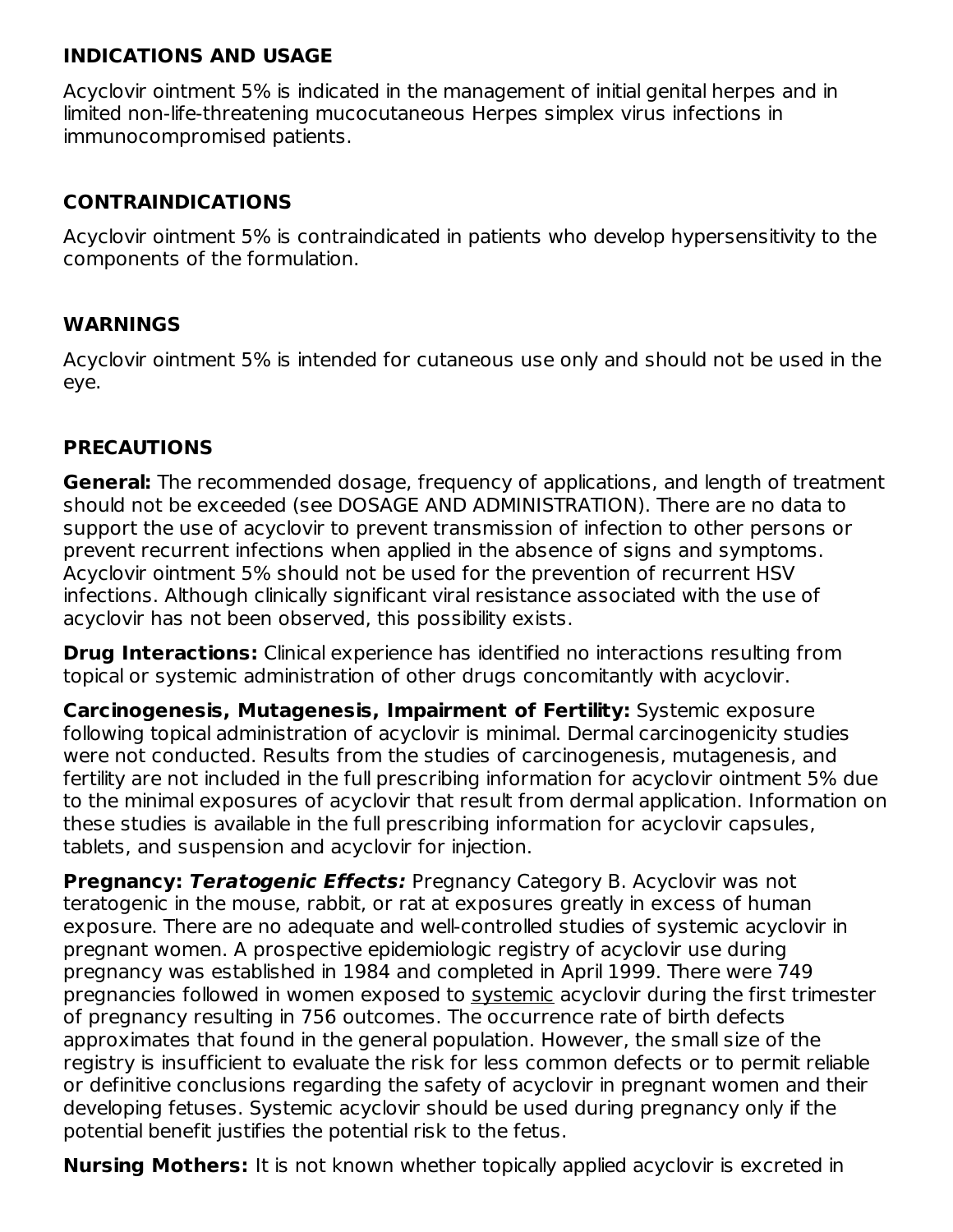breast milk.

Systemic exposure following topical administration is minimal. After oral administration of acyclovir, acyclovir concentrations have been documented in breast milk in 2 women and ranged from 0.6 to 4.1 times the corresponding plasma levels. These concentrations would potentially expose the nursing infant to a dose of acyclovir up to 0.3 mg/kg per day. Nursing mothers who have active herpetic lesions near or on the breast should avoid nursing.

**Geriatric Use:** Clinical studies of acyclovir ointment did not include sufficient numbers of subjects aged 65 and over to determine whether they respond differently from younger subjects. Other reported clinical experience has not identified differences in responses between the elderly and younger patients. Systemic absorption of acyclovir after topical administration is minimal (see CLINICAL PHARMACOLOGY).

**Pediatric Use:** Safety and effectiveness in pediatric patients have not been established.

## **ADVERSE REACTIONS**

In the controlled clinical trials, mild pain (including transient burning and stinging) was reported by about 30% of patients in both the active and placebo arms; treatment was discontinued in 2 of these patients. Local pruritus occurred in 4% of these patients. In all studies, there was no significant difference between the drug and placebo group in the rate or type of reported adverse reactions nor were there any differences in abnormal clinical laboratory findings.

**Observed During Clinical Practice:** Based on clinical practice experience in patients treated with acyclovir ointment in the US, spontaneously reported adverse events are uncommon. Data are insufficient to support an estimate of their incidence or to establish causation. These events may also occur as part of the underlying disease process. Voluntary reports of adverse events that have been received since market introduction include:

**General:** Edema and/or pain at the application site.

**Skin:** Pruritus, rash.

## **OVERDOSAGE**

Overdosage by topical application of Acyclovir ointment 5% is unlikely because of limited transcutaneous absorption (see CLINICAL PHARMACOLOGY).

### **DOSAGE AND ADMINISTRATION**

Apply sufficient quantity to adequately cover all lesions every 3 hours, 6 times per day for 7 days. The dose size per application will vary depending upon the total lesion area but should approximate a one-half inch ribbon of ointment per 4 square inches of surface area. A finger cot or rubber glove should be used when applying Acyclovir ointment USP 5% to prevent autoinoculation of other body sites and transmission of infection to other persons. **Therapy should be initiated as early as possible following onset of signs and symptoms.**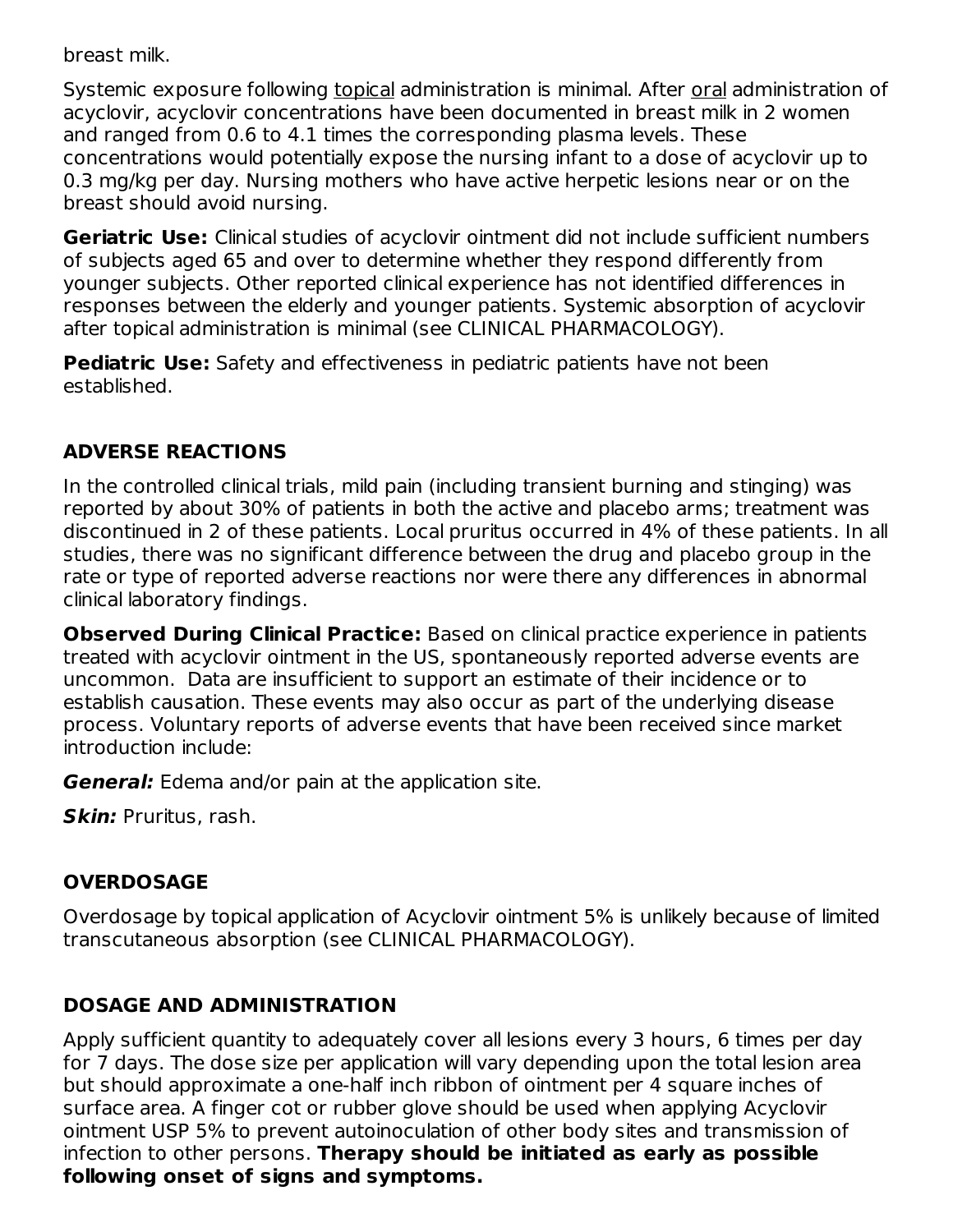#### **HOW SUPPLIED**

Each gram of Acyclovir ointment USP 5% contains 50 mg acyclovir in a polyethylene glycol base. It is supplied as follows:

15-gm tubes (NDC 69097-656-38)

30-gm tubes (NDC 69097-656-40).

## **Store at 15° to 25°C (59° to 77°F) in a dry place.**

### **Manufactured by:**

Cipla Ltd.

Verna Goa, India

### **Manufactured for:**

Cipla USA, Inc.

10 Independence Boulevard, Suite 300

Warren, NJ 07059

**Issued:** 3/2021

## **PACKAGE LABEL.PRINCIPAL DISPLAY PANEL**

## **NDC 69097-656-38 Rx Only**

15 g

## **Acyclovir Ointment, USP**

**5%**

Each gram contains acyclovir, USP 50 mg in a polyethylene glycol base

## **FOR CUTANEOUS USE ONLY**

**Cipla**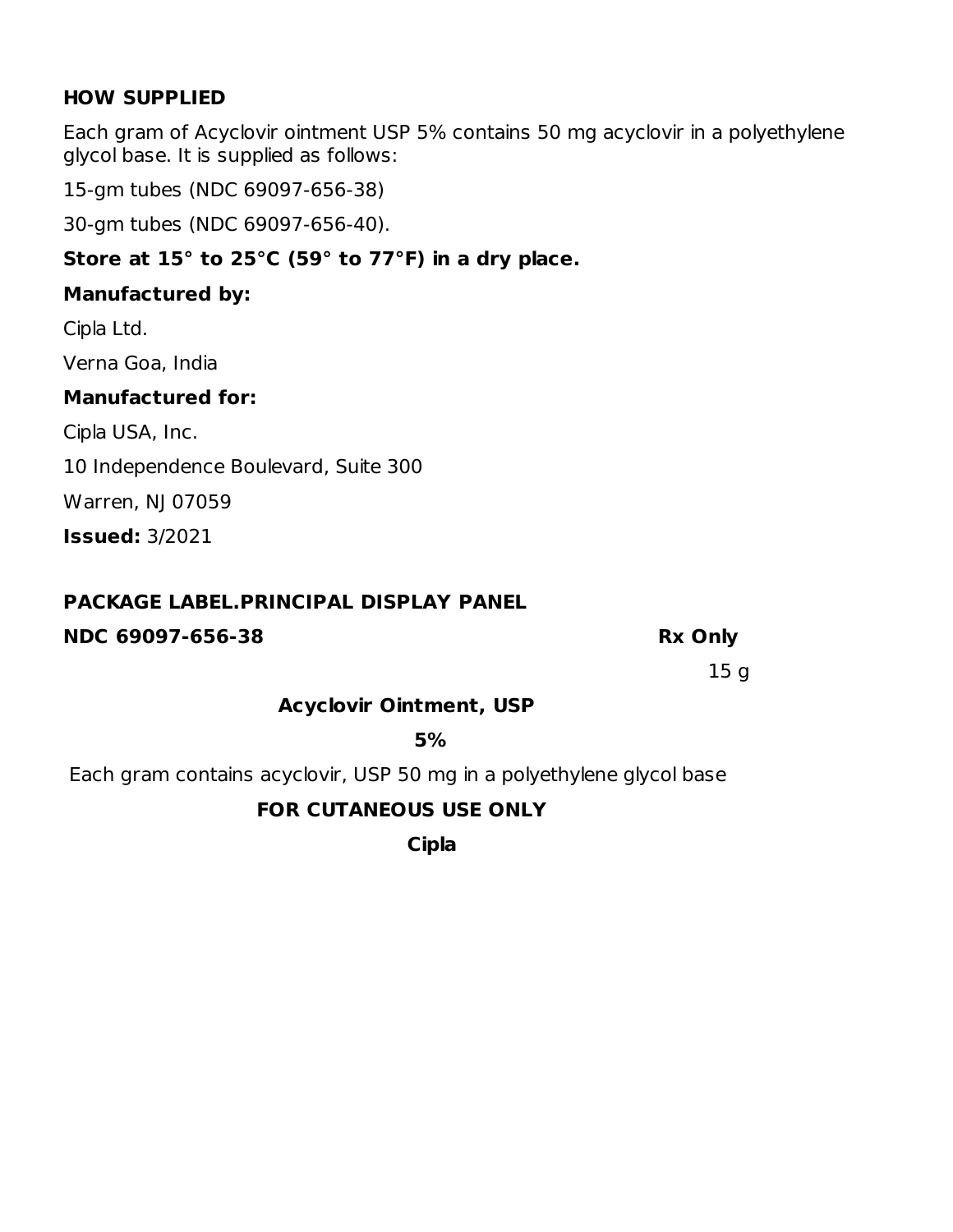

#### **NDC 69097-656-38 Rx Only**

**Acyclovir Ointment, USP**

**5%**

Each gram contains acyclovir, USP 50 mg in a polyethylene glycol base

#### **FOR CUTANEOUS USE ONLY**

**Cipla** 15 g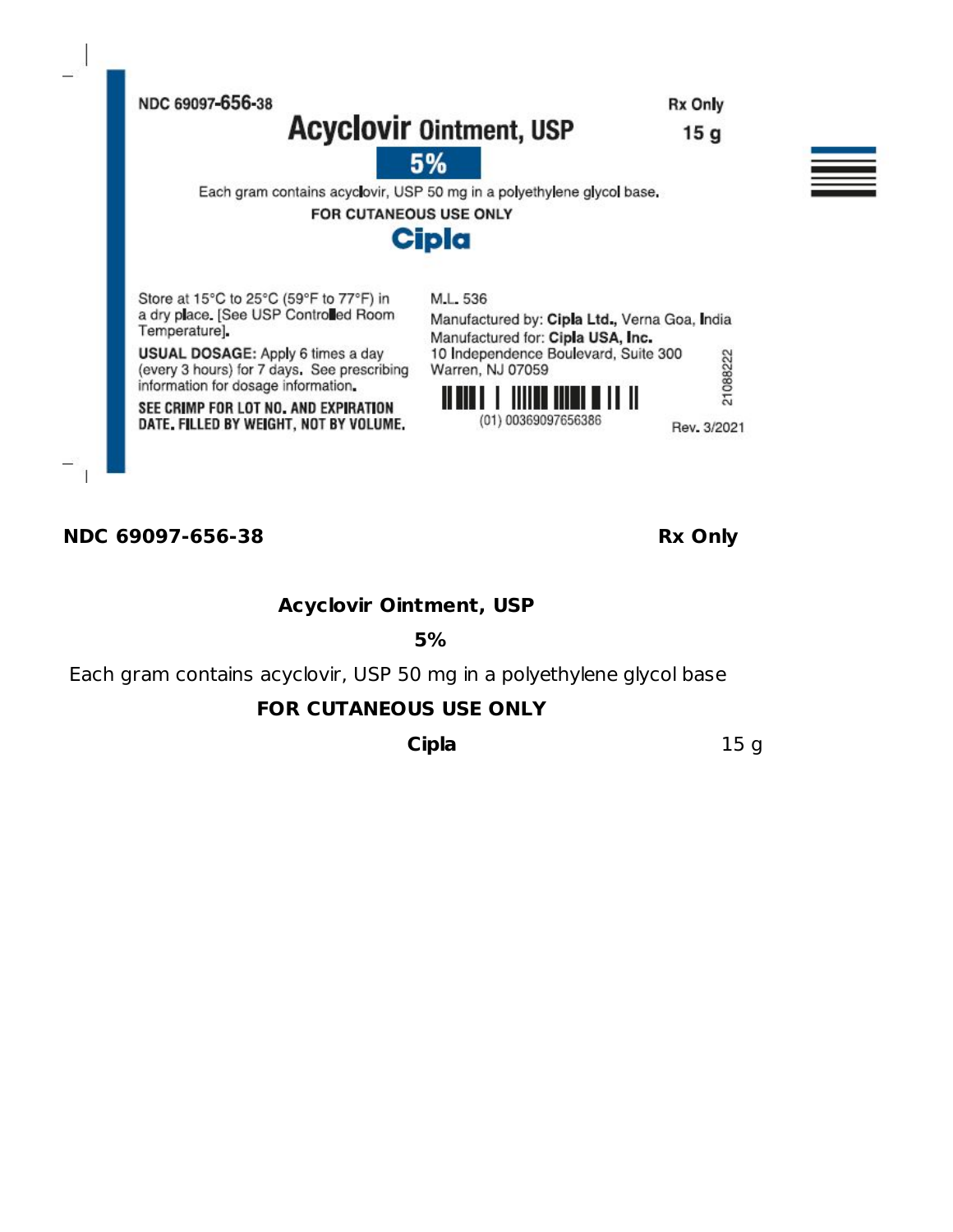

| acyclovir ointment<br><b>Product Information</b><br>HUMAN PRESCRIPTION DRUG<br><b>Product Type</b><br><b>Item Code (Source)</b><br><b>Route of Administration</b><br><b>TOPICAL</b><br><b>Active Ingredient/Active Moiety</b><br><b>Ingredient Name</b><br><b>Basis of Strength</b><br>ACYCLOVIR (UNII: X4HES1O11F) (ACYCLOVIR - UNII:X4HES1O11F)<br><b>ACYCLOVIR</b><br><b>Inactive Ingredients</b><br><b>Ingredient Name</b><br>POLYETHYLENE GLYCOL, UNSPECIFIED (UNII: 3WQ0SDW1A)<br><b>Packaging</b><br><b>Marketing End</b><br><b>Marketing Start</b><br><b>Package Description</b><br><b>Item Code</b><br>#<br><b>Date</b><br><b>Date</b> |                 |  |  |  |  |  |  |  |  |
|-------------------------------------------------------------------------------------------------------------------------------------------------------------------------------------------------------------------------------------------------------------------------------------------------------------------------------------------------------------------------------------------------------------------------------------------------------------------------------------------------------------------------------------------------------------------------------------------------------------------------------------------------|-----------------|--|--|--|--|--|--|--|--|
|                                                                                                                                                                                                                                                                                                                                                                                                                                                                                                                                                                                                                                                 |                 |  |  |  |  |  |  |  |  |
|                                                                                                                                                                                                                                                                                                                                                                                                                                                                                                                                                                                                                                                 |                 |  |  |  |  |  |  |  |  |
|                                                                                                                                                                                                                                                                                                                                                                                                                                                                                                                                                                                                                                                 |                 |  |  |  |  |  |  |  |  |
|                                                                                                                                                                                                                                                                                                                                                                                                                                                                                                                                                                                                                                                 | NDC:69097-656   |  |  |  |  |  |  |  |  |
|                                                                                                                                                                                                                                                                                                                                                                                                                                                                                                                                                                                                                                                 |                 |  |  |  |  |  |  |  |  |
|                                                                                                                                                                                                                                                                                                                                                                                                                                                                                                                                                                                                                                                 |                 |  |  |  |  |  |  |  |  |
|                                                                                                                                                                                                                                                                                                                                                                                                                                                                                                                                                                                                                                                 |                 |  |  |  |  |  |  |  |  |
|                                                                                                                                                                                                                                                                                                                                                                                                                                                                                                                                                                                                                                                 | <b>Strength</b> |  |  |  |  |  |  |  |  |
|                                                                                                                                                                                                                                                                                                                                                                                                                                                                                                                                                                                                                                                 | 50 mg in 1 g    |  |  |  |  |  |  |  |  |
|                                                                                                                                                                                                                                                                                                                                                                                                                                                                                                                                                                                                                                                 |                 |  |  |  |  |  |  |  |  |
|                                                                                                                                                                                                                                                                                                                                                                                                                                                                                                                                                                                                                                                 |                 |  |  |  |  |  |  |  |  |
|                                                                                                                                                                                                                                                                                                                                                                                                                                                                                                                                                                                                                                                 |                 |  |  |  |  |  |  |  |  |
|                                                                                                                                                                                                                                                                                                                                                                                                                                                                                                                                                                                                                                                 | <b>Strength</b> |  |  |  |  |  |  |  |  |
|                                                                                                                                                                                                                                                                                                                                                                                                                                                                                                                                                                                                                                                 |                 |  |  |  |  |  |  |  |  |
|                                                                                                                                                                                                                                                                                                                                                                                                                                                                                                                                                                                                                                                 |                 |  |  |  |  |  |  |  |  |
|                                                                                                                                                                                                                                                                                                                                                                                                                                                                                                                                                                                                                                                 |                 |  |  |  |  |  |  |  |  |
|                                                                                                                                                                                                                                                                                                                                                                                                                                                                                                                                                                                                                                                 |                 |  |  |  |  |  |  |  |  |
| NDC:69097-656-<br>$\mathbf{1}$<br>1 in 1 CARTON<br>01/18/2019<br>40                                                                                                                                                                                                                                                                                                                                                                                                                                                                                                                                                                             |                 |  |  |  |  |  |  |  |  |
| 30 g in 1 TUBE; Type 0: Not a Combination<br>1<br>Product                                                                                                                                                                                                                                                                                                                                                                                                                                                                                                                                                                                       |                 |  |  |  |  |  |  |  |  |